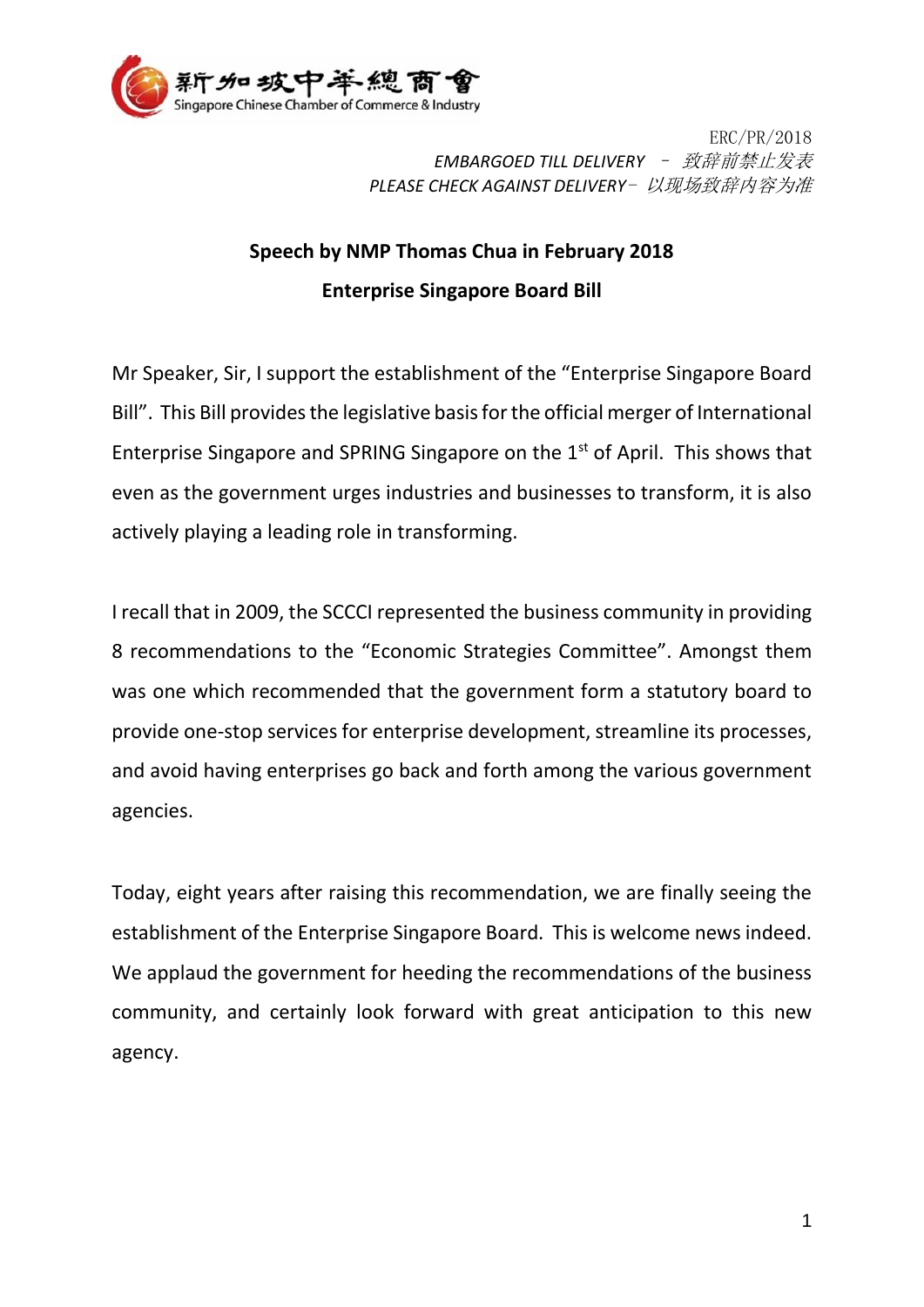

When the World Economic Forum recently announced its 2017-2018 Global Competitiveness Report, Singapore came up  $3<sup>rd</sup>$  in the global ranking. However, the competitiveness and capabilities of local companies (including SMEs) is not

amongst the top 3, ranking behind their counterparts in Switzerland, Germany, Hong Kong, Taiwan, Malaysia and other economies. This ranking showed us that in terms of transformation and innovation, there is still a lot of room for our local enterprises to improve.

Currently, SMEs are speeding up on their restructuring, and working hard at keeping pace with national economic growth. In the new economic environment, the government is reorganising its structure and setting up a dedicated agency to help develop the local enterprises. In this regard, the newly set-up Enterprise Singapore Board will have a heavy responsibility and a long road ahead.

Previously, International Enterprise Singapore (IE Singapore) and SPRING Singapore (SPRING) helped local enterprises via two different routes. The role of IE Singapore was mainly to lead larger local enterprises in expanding overseas, while SPRING was responsible for helping SMEs to improve their capability. Businesses are now concerned with how the new agency would operate after the 1<sup>st</sup> of April. What can they expect in terms of "user experience"? How do our businesses deal with this new agency?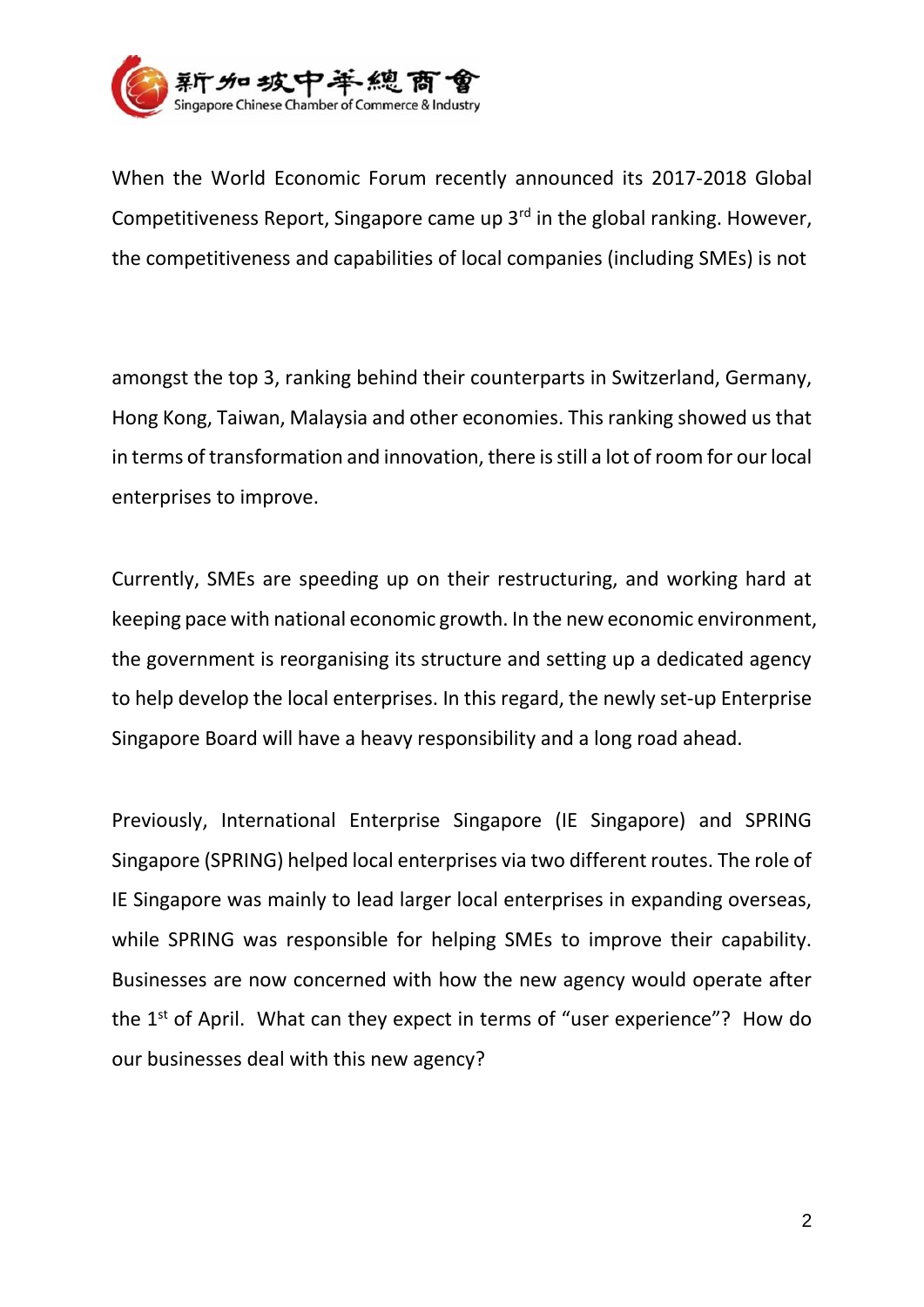

I take this opportunity to put forth some views of the business community: Firstly, after the merger of the two agencies, how would it be reorganised and tweaked in terms of the business community that it services, and in its resource allocation? How would the new agency take care of different industries and the needs of enterprises of different sizes?

Secondly, among the 180,000 local enterprises, small enterprises and microenterprises make up the majority. Would they be an important group to be

serviced by the new agency? How would the Ministry of Trade and Industry set KPIs for the officers? In assessing their work performance, would they be evaluated based on the economic value-add of the industry they are responsible for looking after, the size of the enterprise and the number of companies served? Or would it be based on other performance indicators?

Thirdly, for companies which fall within the Industry Transformation Maps (ITMs) and those from non-ITM sectors, what guidelines and priorities will the new agency be using to handle them when either group approaches the new agency for assistance? For businesses which do not come under the ITM sectors, but have the intention and will to upgrade, would they be differently treated from that of the key industries?

Fourthly, will the plethora of government assistance schemes continue to exist and multiply, or will they be streamlined and reclassified according to the needs of enterprises at different stages of their development?